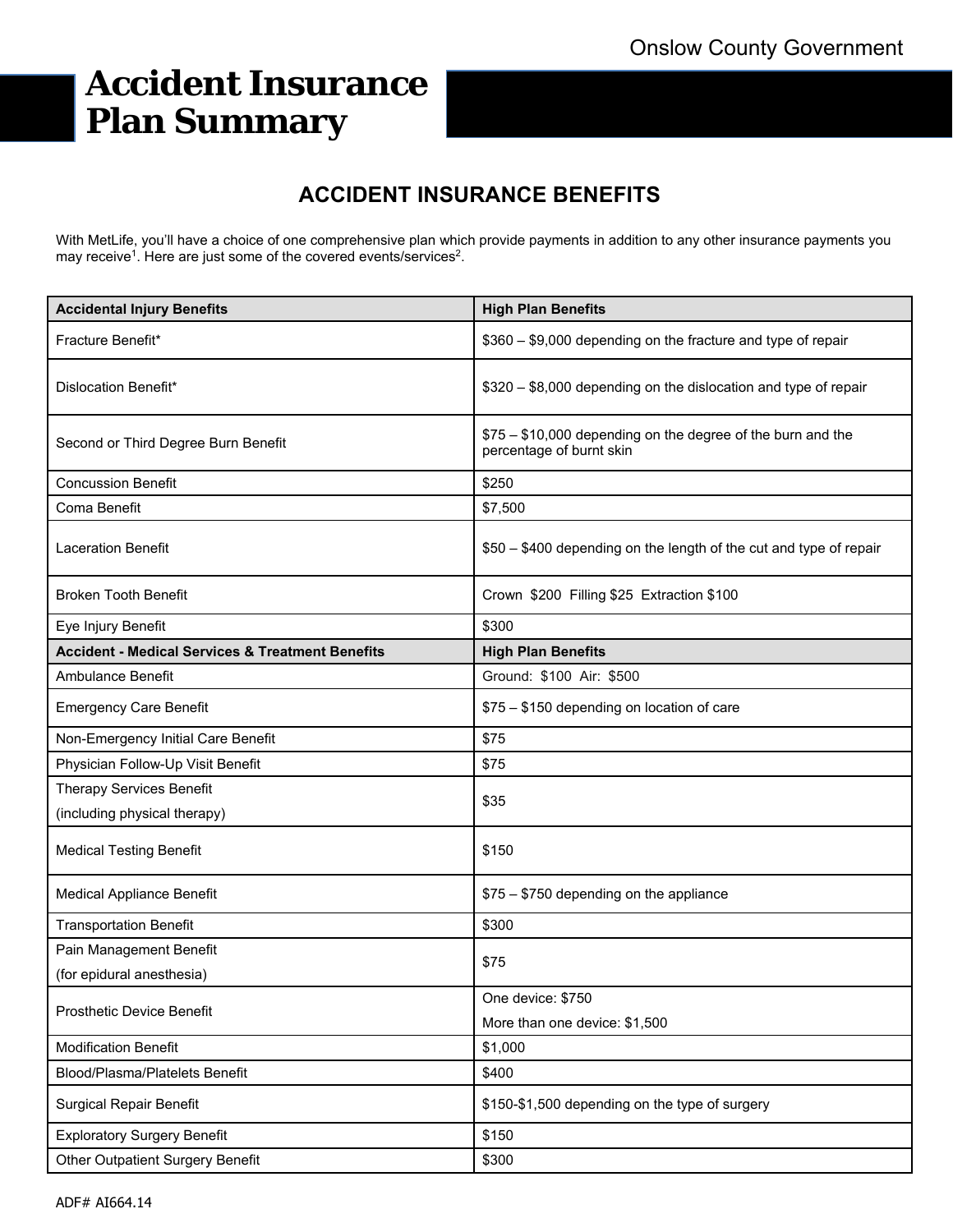| <b>Hospital Benefits*</b>                                                                                   | <b>High Plan Benefits</b>                           |  |
|-------------------------------------------------------------------------------------------------------------|-----------------------------------------------------|--|
| <b>Admission Benefit</b>                                                                                    | \$1,000 for the day of admission                    |  |
| <b>ICU Supplemental Admission Benefit</b>                                                                   | \$1,000 for the day of admission                    |  |
| <b>Confinement Benefit</b>                                                                                  | $$200$ per day                                      |  |
| (paid for up to 15 days per accident)                                                                       |                                                     |  |
| ICU Supplemental Confinement Benefit                                                                        | \$200 per day                                       |  |
| (paid for up to 15 days per accident)                                                                       |                                                     |  |
| Inpatient Rehabilitation Benefit                                                                            | \$150 per day                                       |  |
| (paid for up to 15 days per accident)                                                                       |                                                     |  |
| <b>Accidental Death Benefit</b>                                                                             | <b>High Plan Benefits</b>                           |  |
| Accidental Death Benefit*                                                                                   | \$50,000                                            |  |
|                                                                                                             | \$100,000 for accidental death on common carrier    |  |
| Accidental Dismemberment, Functional Loss & Paralysis<br><b>Benefits</b>                                    | <b>High Plan Benefits</b>                           |  |
| Dismemberment/Functional Loss                                                                               | $$750 - $10,000$ depending on the injury            |  |
| Paralysis                                                                                                   | \$5,000 - \$10,000 depending on the number of limbs |  |
| <b>Other Benefits</b>                                                                                       | <b>High Plan Benefits</b>                           |  |
| Health Screening Benefit - 1 time(s) per calendar year                                                      | \$50                                                |  |
| Lodging Benefit* - for a companion of a covered person who is<br>hospitalized - 15 day(s) per calendar year | \$100 per day                                       |  |

\* Notes Regarding Certain Benefit

- Fracture and Dislocation benefits Chip fractures are paid at 25% of the applicable fracture benefit and partial dislocations are paid at 25% of the applicable dislocation benefit.
- Hospital Benefits Hospital does not include certain facilities such as nursing homes, convalescent care or extended care facilities. See MetLife's Disclosure Statement or Outline of Coverage/Disclosure Document for full details.
- Accidental Death Benefit The benefit amount will be reduced by the amount of any accidental dismemberment/functional loss/paralysis benefits and modification benefit paid for injuries sustained by the covered person in the same accident for which the accidental death benefit is being paid.
- Common Carrier Benefit Common Carrier refers to airplanes, trains, buses, trolleys, subways and boats. Certain conditions apply. See your Disclosure Statement or Outline of Coverage/Disclosure Document for specific details. Be sure to review other information contained in this booklet for more details about plan benefits, monthly rates and other terms and conditions.
- Lodging Benefit The lodging benefit is not available in all states. It provides a benefit for a companion accompanying a covered insured while hospitalized, provided that lodging is at least 50 miles from the insured's primary residence.

### **BENEFIT PAYMENT EXAMPLE**

Kathy's daughter, Molly, plays soccer on the varsity high school team. During a recent game, she collided with an opposing player, was knocked unconscious and taken to the local emergency room by ambulance for treatment. The ER doctor diagnosed a concussion and a broken tooth. He ordered a CT scan to check for facial fractures too, since Molly's face was very swollen. Molly was released to her primary care physician for follow-up treatment, and her dentist repaired her broken tooth with a crown. Depending on her health insurance, Kathy's out-of-pocket costs could run into hundreds of dollars to cover expenses like insurance co-payments and deductibles. MetLife Group Accident Insurance payments can be used to help cover these unexpected costs.

| Covered Event <sup>3</sup>                                  | <b>Benefit</b><br><b>Amount</b> |
|-------------------------------------------------------------|---------------------------------|
| Ambulance (ground)                                          | \$100                           |
| <b>Emergency Care</b>                                       | \$300                           |
| Physician Follow-Up (\$75 x2)                               | \$150                           |
| <b>Medical Testing</b>                                      | \$150                           |
| Concussion                                                  | \$250                           |
| Broken Tooth (repaired by crown)                            | \$200                           |
| Benefits paid by MetLife<br><b>Group Accident Insurance</b> | \$1,150                         |